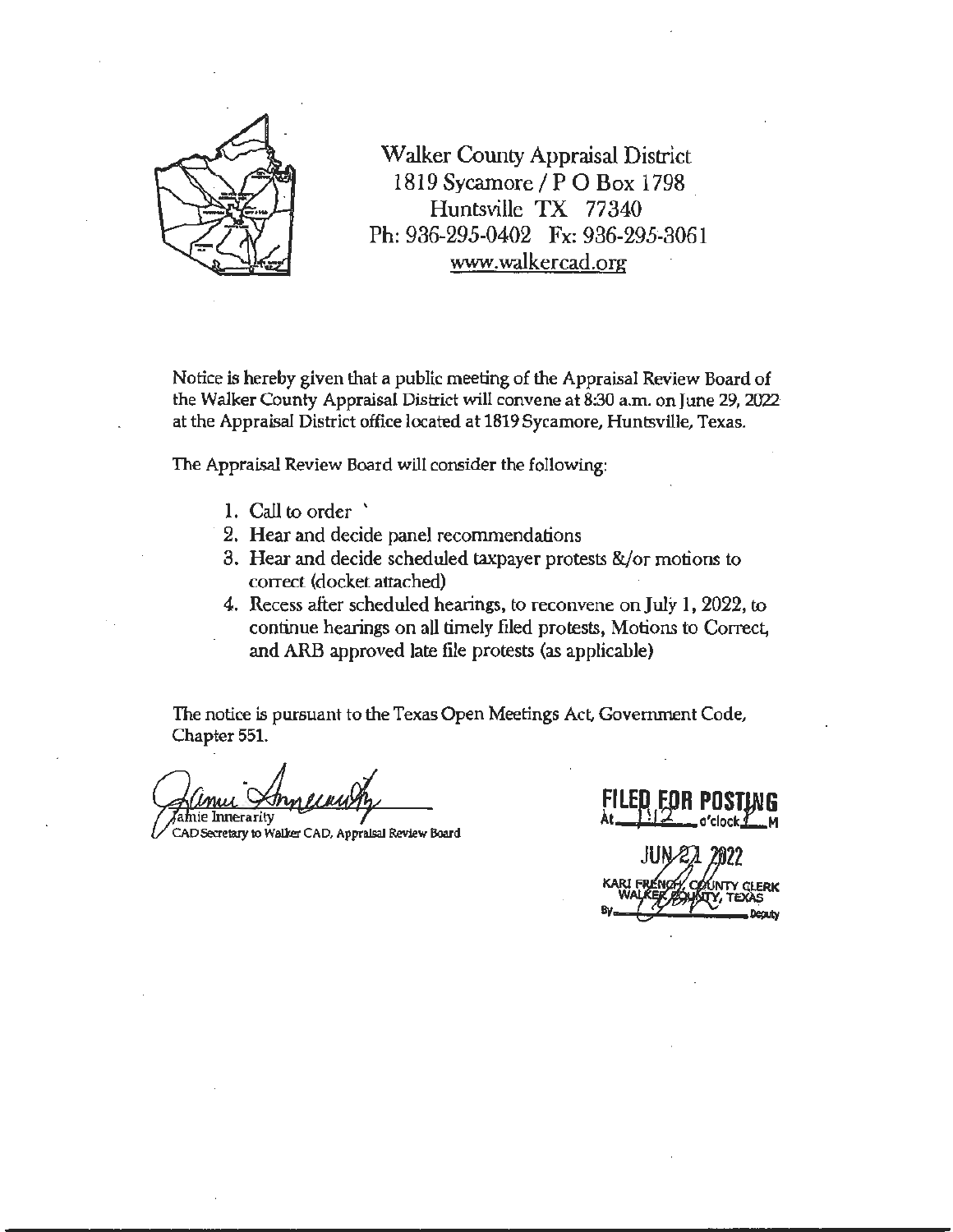#### **ARB Protest Report - Active Cases** Page 1

6/22/2022

| Panel | <b>Type</b> | Prop Use           | Case #    |       | Prop Id Taxpayer Name                                                                 | Geo ID                  | Agents Appraiser | Meeting Appr | <b>Hearing Date</b> | Meeting Date                        | Status    | Appraised |
|-------|-------------|--------------------|-----------|-------|---------------------------------------------------------------------------------------|-------------------------|------------------|--------------|---------------------|-------------------------------------|-----------|-----------|
|       | <b>APP</b>  | QLT <sub>2.0</sub> | 2022-947  | 45064 | BRIDGESTONE RETAIL 8716-092-0-30300 835268<br>OPERATIONS LLC                          |                         | JU               | <b>BJD</b>   | 06/29/2022 9:00     | Location: Walker County Appraisal D | PF.       | 909.050   |
|       | APP         | QLT 2.0            | 2022-945  | 29363 | <b>BROOKSHIRE</b><br><b>BROTHERS LTD</b>                                              | 4403-025-0-00800 835268 | JU               | <b>BJD</b>   | 06/29/2022 9:00     | Location: Walker County Appraisal D | PF        | 4.304.440 |
|       | <b>APP</b>  |                    | 2022-946  | 29364 | <b>BROOKSHIRE</b><br><b>BROTHERS LTD</b>                                              | 4403-025-0-00820 835268 | <b>BCS</b>       | <b>BJD</b>   | 06/29/2022 9:00     | Location: Walker County Appraisal D | PF        | 250.390   |
|       | <b>APP</b>  | QLT 2.5            | 2022-948  | 46022 | CARTWRIGHT DIANE<br>TRUSTEE OF EARL V<br><b>BATES REVOCABLE</b><br><b>TRUST</b>       | 7900-005-0-00140 835268 | JU               | <b>BJD</b>   | 06/29/2022 9:00     | Location: Walker County Appraisal D | PF        | 1,013,410 |
|       | <b>APP</b>  | QLT 2.5            | 2022-940  | 15914 | EXCHANGERIGHT NET 0113-125-0-00200 835268<br><b>LEASED PORTFOLIO</b><br><b>14 DST</b> |                         | JA               | <b>BJD</b>   | 06/29/2022 9:00     | Location: Walker County Appraisal D | PF.       | 981.950   |
|       | <b>APP</b>  | QLT 2.5            | 2022-944  | 29043 | <b>EXCHANGERIGHT NET</b><br>LEASED PORTFOLIO<br><b>14 DST</b>                         | 4213-003-0-00500 835268 | w                | <b>BJD</b>   | 06/29/2022 9:00     | Location: Walker County Appraisal D | PF.       | 1,030,090 |
|       | <b>APP</b>  |                    | 2022-1734 | 15187 | <b>HOLZWARTH KEVIN</b>                                                                | 0053-240-0-03910        | <b>KAM</b>       | JU           | 06/29/2022 9:00     | Location: Walker County Appraisal D | <b>PF</b> | 292,250   |
|       | <b>APP</b>  | QLT 2.5            | 2022-942  | 23885 | INTERURBAN CENTER<br>LLC                                                              | 3000-025-0-00900 780955 | JA               | <b>BJD</b>   | 06/29/2022 9:00     | Location: Walker County Appraisal D | PF        | 1,013,890 |
|       | APP         | <b>QLT 2.5</b>     | 2022-943  | 27590 | <b>JOMO ENTERPRISES</b><br>LLC                                                        | 3651-900-0-00600 835268 | JU               | <b>BJD</b>   | 06/29/2022 9:00     | Location: Walker County Appraisal D | PF        | 930,650   |
|       | <b>APP</b>  |                    | 2022-1732 | 35448 | <b>LEON LAURA</b>                                                                     | 7550-003-0-01900        | <b>MLS</b>       | JU           | 06/29/2022 9:00     | Location: Walker County Appraisal D | PF        | 22,840    |
|       | <b>APP</b>  |                    | 2022-1731 | 19695 | LONG SHOT RANCH &<br><b>LAND HOLDINGS LLC</b>                                         | 0457-116-0-00300        | JU               | CRE          | 06/29/2022 9:00     | Location: Walker County Appraisal D | PF        | 434,030   |
|       | <b>APP</b>  | QLT 2.5            | 2022-949  | 62569 | MARIN MARIA A<br><b>REVOCABLE TRUST</b>                                               | 0467-120-0-10622 835268 | <b>MLS</b>       | <b>BJD</b>   | 06/29/2022 9:00     | Location: Walker County Appraisal D | PF        | 890,790   |
|       | <b>APP</b>  |                    | 2022-1733 | 69800 | PERRY LESLIE &<br><b>ROBERT</b>                                                       | 0053-240-0-03950        | <b>KIM</b>       | <b>WV</b>    | 06/29/2022 9:00     | Location: Walker County Appraisal D | PF        | 202,590   |
|       | <b>APP</b>  |                    | 2022-1729 | 25768 | RICHARDSON STONE<br>& NANCY                                                           | 3323-026-0-03000        | w                | <b>SD</b>    | 06/29/2022 9:00     | Location: Walker County Appraisal D | РĖ        | 25.000    |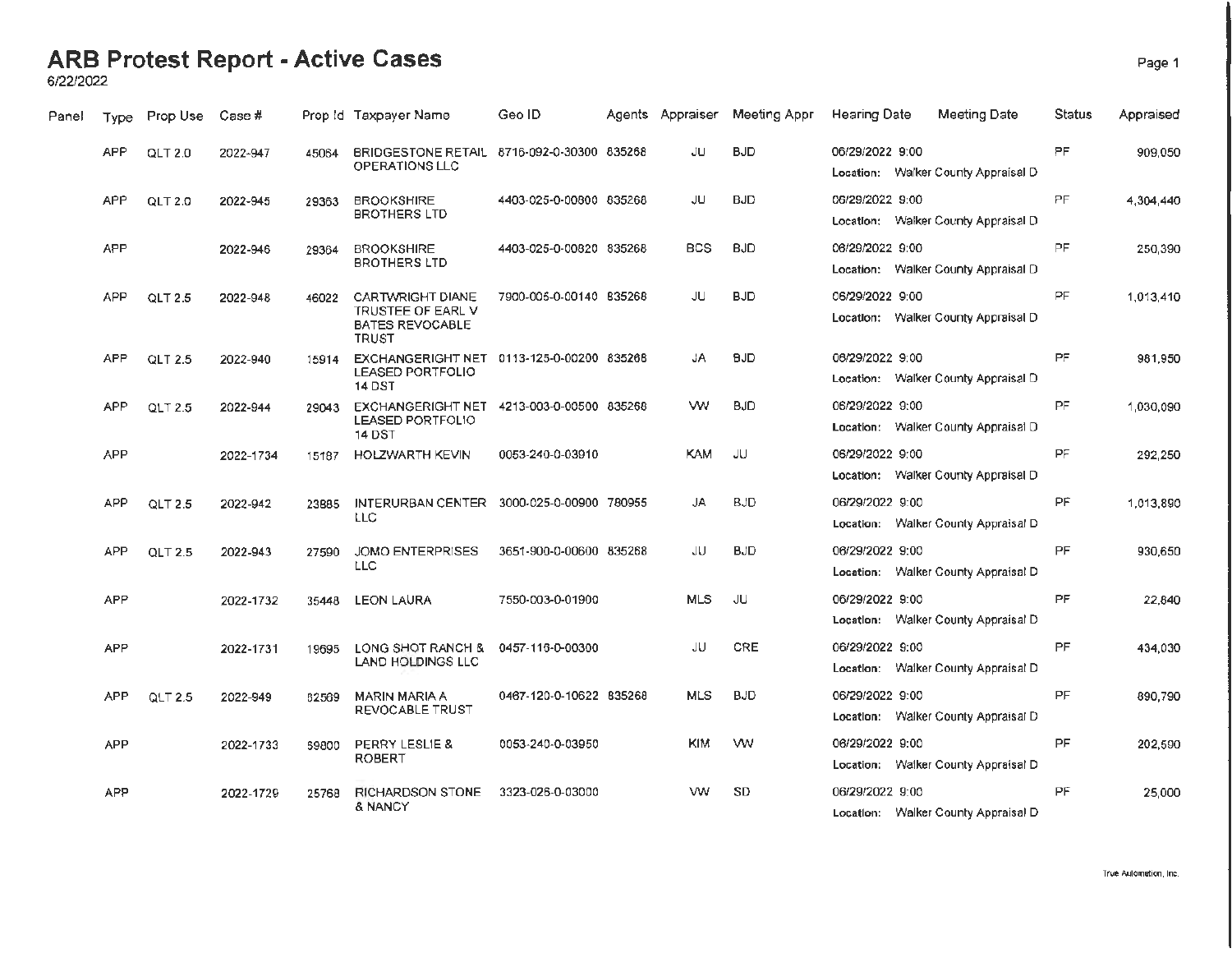### **ARB Protest Report - Active Cases** Page 2

6/22/2022

| Panel | Type       | Prop Use       | Case #    |       | Prop Id Taxpayer Name                                                  | Geo ID                  | Agents Appraiser | Meeting Appr | <b>Hearing Date</b><br>Meeting Date                     | Status    | Appraised |
|-------|------------|----------------|-----------|-------|------------------------------------------------------------------------|-------------------------|------------------|--------------|---------------------------------------------------------|-----------|-----------|
|       | <b>APP</b> |                | 2022-1730 | 25766 | <b>RICHARDSON</b><br>THOMAS STONE II &<br>NANCY JOYCE                  | 3323-026-0-02800        | w                | SD           | 06/29/2022 9:00<br>Location: Walker County Appraisal D  | PF        | 50,000    |
|       | <b>APP</b> | <b>QLT 2.5</b> | 2022-950  | 66513 | VILLAGE APACS INC                                                      | 4685-111-0-00100 835268 | <b>MLS</b>       | <b>BJD</b>   | 06/29/2022 9:00<br>Location: Walker County Appraisal D  | PF        | 963,800   |
|       | <b>APP</b> | QLT 2.5        | 2022-941  |       | 20175 YUTAKA DG LLC                                                    | 0496-365-0-04520        | JA               | <b>BJD</b>   | 06/29/2022 9:00<br>Location: Walker County Appraisal D  | <b>PF</b> | 750,490   |
|       | <b>APP</b> | <b>QLT 2.5</b> | 2022-939  | 14081 | ZSCHAPPEL<br><b>INTEREST DANBURY</b><br>LLC                            | 0038-113-0-11820 835268 | <b>KIM</b>       | <b>BJD</b>   | 06/29/2022 9:00<br>Location: Walker County Appraisal D  | PF        | 865,560   |
|       | <b>APP</b> |                | 2022-1740 | 27073 | <b>BLACK GRADY P</b>                                                   | 3603-004-0-00600        | <b>SD</b>        | CRE          | 06/29/2022 10:00<br>Location: Walker County Appraisal D | PF.       | 215,160   |
|       | <b>APP</b> |                | 2022-1738 | 16220 | <b>HOGAN DENICE</b><br><b>BRADFORD &amp; JOSEPH</b><br>NATHAN BRADFORD | 0160-310-0-00300        | KAM              | <b>KAM</b>   | 06/29/2022 10:00<br>Location: Walker County Appraisal D | PF        | 114,070   |
|       | <b>APP</b> |                | 2022-1736 | 67207 | <b>LAKEY OWEN</b><br><b>THOMAS</b>                                     | 8371-027-0-02400        | <b>MLS</b>       | CRE          | 06/29/2022 10:00<br>Location: Walker County Appraisal D | PF        | 96,360    |
|       | <b>APP</b> |                | 2022-1739 | 15452 | WOODS WILLIE GENE                                                      | 0070-098-0-00500        | JA               | <b>WV</b>    | 06/29/2022 10:00<br>Location: Walker County Appraisal D | PF        | 271,480   |
|       | APP        |                | 2022-1741 | 57002 | <b>GRAY EDDIE V</b>                                                    | 0022-001-0-00400        | <b>KIM</b>       | KAM          | 06/29/2022 11:00<br>Location: Walker County Appraisal D | PF        | 179,870   |
|       | <b>APP</b> |                | 2022-1742 | 12564 | <b>GRAY EDDIE V</b>                                                    | 0022-290-0-02900        | <b>KIM</b>       | KAM          | 06/29/2022 11:00<br>Location: Walker County Appraisal D | PF        | 2.670     |
|       | <b>APP</b> |                | 2022-1744 | 67053 | <b>HALLIGAN ERICA</b>                                                  | 8550-001-0-00400        | <b>KAM</b>       | <b>WW</b>    | 06/29/2022 11:00<br>Location: Walker County Appraisal D | PF.       | 2,750     |
|       | <b>APP</b> |                | 2022-1746 | 32567 | NELMS CHANDRA D<br><b>JEFFERSON</b>                                    | 5302-121-0-11000        | <b>KIM</b>       | JU           | 06/29/2022 11:00<br>Location: Walker County Appraisal D | <b>PF</b> | 181,590   |
|       | <b>APP</b> |                | 2022-1745 | 32523 | <b>NELMS JAE'LON</b>                                                   | 5300-121-0-11900        | <b>KAM</b>       | JU           | 06/29/2022 11:00<br>Location: Walker County Appraisal D | PF        | 168,290   |
|       | <b>APP</b> |                | 2022-1747 |       | 17484 THOMAS EDDIE MAE                                                 | 0264-125-0-02100        | JU               | <b>SD</b>    | 06/29/2022 11:00<br>Location: Walker County Appraisal D | <b>PF</b> | 158,280   |
|       | <b>APP</b> |                | 2022-1743 | 47046 | YUNES ABRAHAM                                                          | 8826-005-0-00600        | <b>BCS</b>       | CRE          | 06/29/2022 11:00<br>Location: Walker County Appraisal D | <b>PF</b> | 148,010   |

**True Automation,** Inc,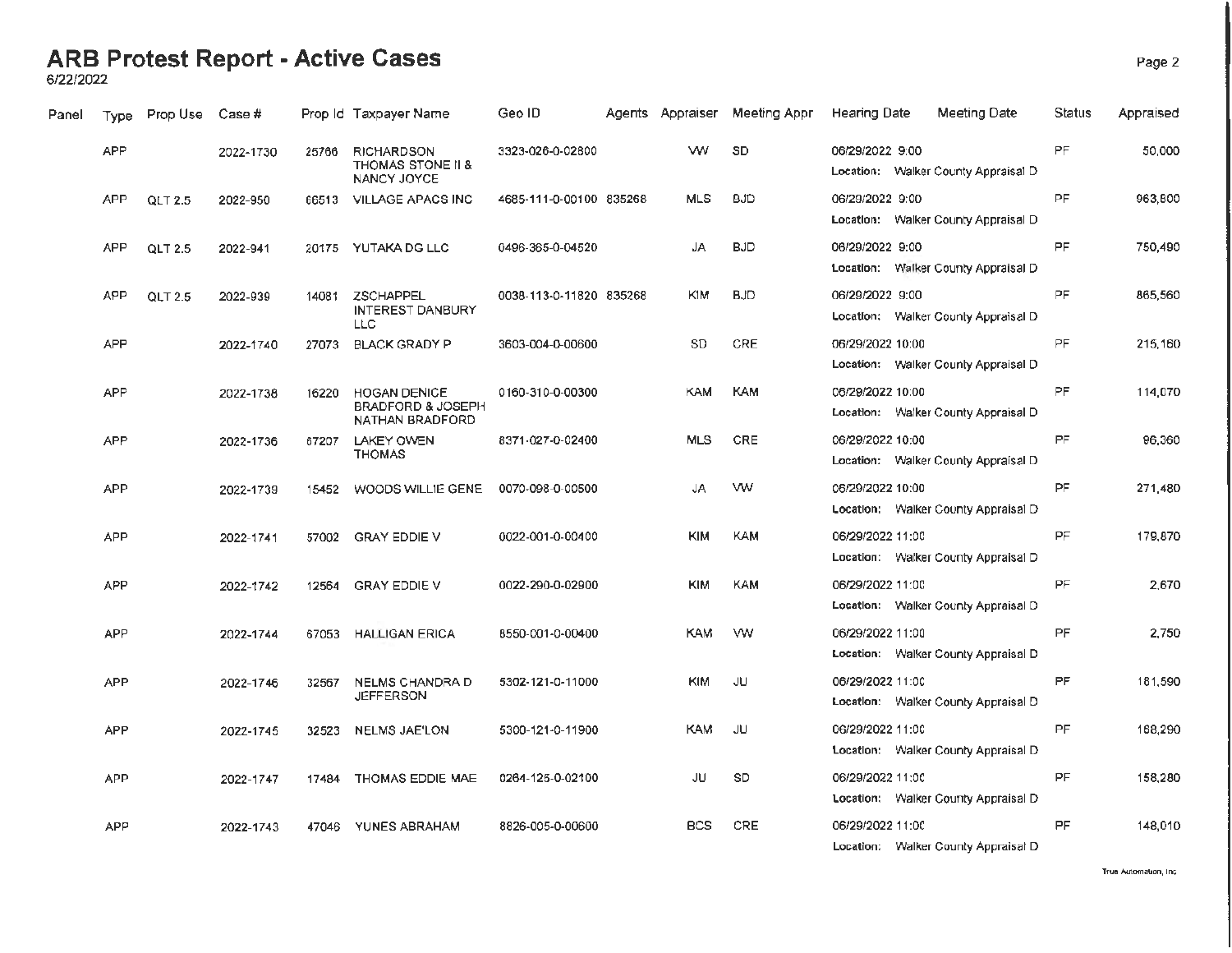### **ARB Protest Report - Active Cases** Page 3

6/22/2022

| Panel | Type       | Prop Use | Case #    |       | Prop Id Taxpayer Name                                                   | Geo ID                  | Agents Appraiser | Meeting Appr | Hearing Date    | Meeting Date                        | Status    | Appraised |
|-------|------------|----------|-----------|-------|-------------------------------------------------------------------------|-------------------------|------------------|--------------|-----------------|-------------------------------------|-----------|-----------|
|       | <b>APP</b> |          | 2022-1609 | 70307 | **CONFIDENTIAL**                                                        | 8755-002-0-00300        | MLS              | <b>KAM</b>   | 06/29/2022 1:00 | Location: Walker County Appraisal D | PF.       | 264,120   |
|       | <b>APP</b> |          | 2022-1613 | 70324 | <b>BALDWIN KEITH</b><br><b>RONALD &amp; THERESA</b><br><b>ELIZABETH</b> | 8755-003-0-00100        | <b>MLS</b>       | <b>KAM</b>   | 06/29/2022 1:00 | Location: Walker County Appraisal D | <b>PF</b> | 243,810   |
|       | APP        |          | 2022-1617 | 70328 | <b>CARTER DANIEL</b><br>ROBERT                                          | 8755-003-0-00500        | <b>MLS</b>       | KAM          | 06/29/2022 1:00 | Location: Walker County Appraisal D | <b>PF</b> | 235,820   |
|       | <b>APP</b> |          | 2022-1615 | 70326 | CHESTNUT<br>CHRISTOPHER W &<br>PAULINE M                                | 8755-003-0-00300        | <b>MLS</b>       | <b>KAM</b>   | 06/29/2022 1:00 | Location: Walker County Appraisal D | PF.       | 255,150   |
|       | <b>APP</b> |          | 2022-1607 | 70305 | <b>D R HORTON TEXAS</b><br><b>LTD</b>                                   | 8755-002-0-00100 819598 | <b>MLS</b>       | <b>KAM</b>   | 06/29/2022 1:00 | Location: Walker County Appraisal D | PF.       | 246,150   |
|       | <b>APP</b> |          | 2022-1619 | 70330 | <b>D R HORTON TEXAS</b><br>LTD                                          | 8755-003-0-00700 819598 | <b>MLS</b>       | <b>KAM</b>   | 06/29/2022 1:00 | Location: Walker County Appraisal D | PF        | 207,370   |
|       | <b>APP</b> |          | 2022-1621 |       | 70332 D R HORTON TEXAS<br><b>LTD</b>                                    | 8755-003-0-00900 819598 | <b>MLS</b>       | <b>KAM</b>   | 06/29/2022 1:00 | Location: Walker County Appraisal D | <b>PF</b> | 263,980   |
|       | <b>APP</b> |          | 2022-1622 | 70335 | <b>D R HORTON TEXAS</b><br><b>LTD</b>                                   | 8755-003-0-01200 819598 | <b>MLS</b>       | <b>KAM</b>   | 06/29/2022 1:00 | Location: Walker County Appraisal D | <b>PF</b> | 246,060   |
|       | <b>APP</b> |          | 2022-1624 | 70350 | <b>DR HORTON TEXAS</b><br>LTD                                           | 8755-004-0-01000 819598 | <b>MLS</b>       | <b>KAM</b>   | 06/29/2022 1:00 | Location: Walker County Appraisal D | PF        | 222,640   |
|       | APP        |          | 2022-1625 | 70351 | <b>D R HORTON TEXAS</b><br><b>LTD</b>                                   | 8755-004-0-01100 819598 | <b>MLS</b>       | <b>KAM</b>   | 06/29/2022 1:00 | Location: Walker County Appraisal D | PF        | 216,340   |
|       | <b>APP</b> |          | 2022-1626 | 70352 | <b>DR HORTON TEXAS</b><br><b>LTD</b>                                    | 8755-004-0-01200 819598 | <b>MLS</b>       | <b>KAM</b>   | 06/29/2022 1:00 | Location: Walker County Appraisal D | PF        | 218,520   |
|       | <b>APP</b> |          | 2022-1627 | 70353 | <b>DR HORTON TEXAS</b><br>LTD.                                          | 8755-004-0-01300 819598 | <b>MLS</b>       | <b>KAM</b>   | 06/29/2022 1:00 | Location: Walker County Appraisal D | PF        | 65,680    |
|       | APP        |          | 2022-1628 | 70354 | <b>D R HORTON TEXAS</b><br>LTD                                          | 8755-004-0-01400 819598 | <b>MLS</b>       | <b>KAM</b>   | 06/29/2022 1:00 | Location: Walker County Appraisal D | PF        | 226,800   |
|       | <b>APP</b> |          | 2022-1629 | 70358 | <b>D R HORTON TEXAS</b><br><b>LTD</b>                                   | 8755-004-0-01800 819598 | <b>MLS</b>       | <b>KAM</b>   | 06/29/2022 1:00 | Location: Walker County Appraisal D | PF        | 220,220   |
|       | <b>APP</b> |          | 2022-1633 | 70417 | <b>DR HORTON TEXAS</b><br>LTD                                           | 8755-007-0-00800 819598 | <b>MLS</b>       | <b>KAM</b>   | 06/29/2022 1:00 | Location: Walker County Appraisal D | PF.       | 479.660   |

**True Automation, Inc.**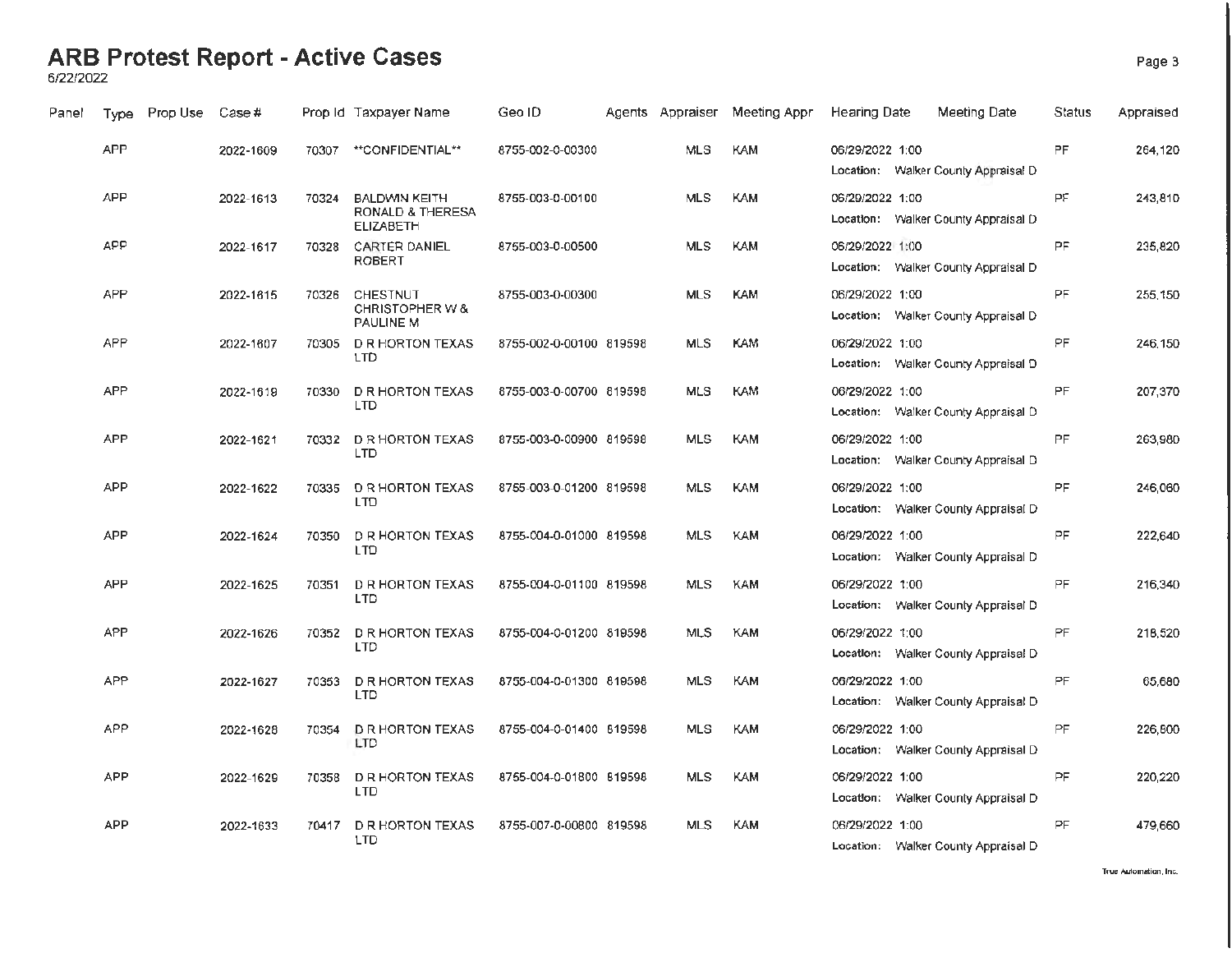### **ARB Protest Report - Active Cases**

6/22/2022

| Panel | Type       | Prop Use | Case #    |       | Prop Id Taxpayer Name                                        | Geo ID           | Agents Appraiser | Meeting Appr | <b>Hearing Date</b> | Meeting Date                        | Status    | Appraised |
|-------|------------|----------|-----------|-------|--------------------------------------------------------------|------------------|------------------|--------------|---------------------|-------------------------------------|-----------|-----------|
|       | <b>APP</b> |          | 2022-1590 | 70283 | <b>DENO KAREN A &amp;</b><br>EUGENE B                        | 8755-001-0-00200 | <b>MLS</b>       | <b>KAM</b>   | 06/29/2022 1:00     | Location: Walker County Appraisal D | PF        | 161,660   |
|       | <b>APP</b> |          | 2022-1611 | 70309 | DOLL KRISTY LYNN                                             | 8755-002-0-00500 | <b>MLS</b>       | <b>KAM</b>   | 06/29/2022 1:00     | Location: Walker County Appraisal D | <b>PF</b> | 249,300   |
|       | <b>APP</b> |          | 2022-1603 | 70299 | <b>EUBANKS KIM</b>                                           | 8755-001-0-01800 | <b>MLS</b>       | KAM          | 06/29/2022 1:00     | Location: Walker County Appraisal D | PF        | 368,020   |
|       | <b>APP</b> |          | 2022-1618 | 70329 | <b>EVANS DARREN &amp;</b><br>COURTENY                        | 8755-003-0-00600 | <b>MLS</b>       | <b>KAM</b>   | 06/29/2022 1:00     | Location: Walker County Appraisal D | PF        | 252,010   |
|       | <b>APP</b> |          | 2022-1612 | 70310 | <b>GOLDSMITH SHERITA</b><br>LAVELLE                          | 8755-002-0-00600 | <b>MLS</b>       | <b>KAM</b>   | 06/29/2022 1:00     | Location: Walker County Appraisal D | PF        | 270.560   |
|       | APP        |          | 2022-1623 | 70347 | HALL TYLER JAMES &<br><b>LINDSAY CHRISTINE</b>               | 8755-004-0-00700 | <b>MLS</b>       | <b>KAM</b>   | 06/29/2022 1:00     | Location: Walker County Appraisal D | PF        | 196,400   |
|       | <b>APP</b> |          | 2022-1620 | 70331 | <b>HAMMAD ASHRAF</b>                                         | 8755-003-0-00800 | <b>MLS</b>       | <b>KAM</b>   | 06/29/2022 1:00     | Location: Walker County Appraisal D | PF        | 313,160   |
|       | APP        |          | 2022-1630 | 70369 | JOHNSON ANDREW &<br><b>KELSEIGH</b>                          | 8755-005-0-00100 | <b>MLS</b>       | <b>KAM</b>   | 06/29/2022 1:00     | Location: Walker County Appraisal D | PF        | 305,640   |
|       | <b>APP</b> |          | 2022-1608 | 70306 | JUSTICE RAVON<br><b>TJUAN</b>                                | 8755-002-0-00200 | <b>MLS</b>       | <b>KAM</b>   | 06/29/2022 1:00     | Location: Walker County Appraisal D | PF        | 271,990   |
|       | <b>APP</b> |          | 2022-1616 | 70327 | LAMBERT THOMAS<br>EDWARD III & ERIN<br><b>NICOLE</b>         | 8755-003-0-00400 | <b>MLS</b>       | <b>KAM</b>   | 06/29/2022 1:00     | Location: Walker County Appraisal D | PF        | 233,830   |
|       | <b>APP</b> |          | 2022-1594 | 70287 | LAWRENCE MARY H &<br>DAVID E                                 | 8755-001-0-00600 | <b>MLS</b>       | <b>KAM</b>   | 06/29/2022 1:00     | Location: Walker County Appraisal D | PF        | 152,590   |
|       | APP        |          | 2022-1599 | 70292 | LEWIS KATHLEEN<br>KELLY                                      | 8755-001-0-01100 | <b>MLS</b>       | <b>KAM</b>   | 06/29/2022 1:00     | Location: Walker County Appraisal D | PF        | 263,160   |
|       | <b>APP</b> |          | 2022-1598 | 70291 | LOCKWOOD DEWEY<br>FELIX III & TAMMI L                        | 8755-001-0-01000 | <b>MLS</b>       | <b>KAM</b>   | 06/29/2022 1:00     | Location: Walker County Appraisal D | <b>PF</b> | 312,650   |
|       | <b>APP</b> |          | 2022-1595 | 70288 | <b>MARRINER JOEL</b><br>RICHARD & VALERIE<br><b>UPCHURCH</b> | 8755-001-0-00700 | <b>MLS</b>       | <b>KAM</b>   | 06/29/2022 1:00     | Location: Walker County Appraisal D | <b>PF</b> | 259,510   |
|       | APP        |          | 2022-1614 | 70325 | <b>MATA RAMON &amp;</b><br>ELIZABETH COTTO<br>RIVERA         | 8755-003-0-00200 | <b>MLS</b>       | <b>KAM</b>   | 06/29/2022 1:00     | Location: Walker County Appraisal D | <b>PF</b> | 247,000   |
|       |            |          |           |       |                                                              |                  |                  |              |                     |                                     |           |           |

Page 4

**True Automation, Inc.**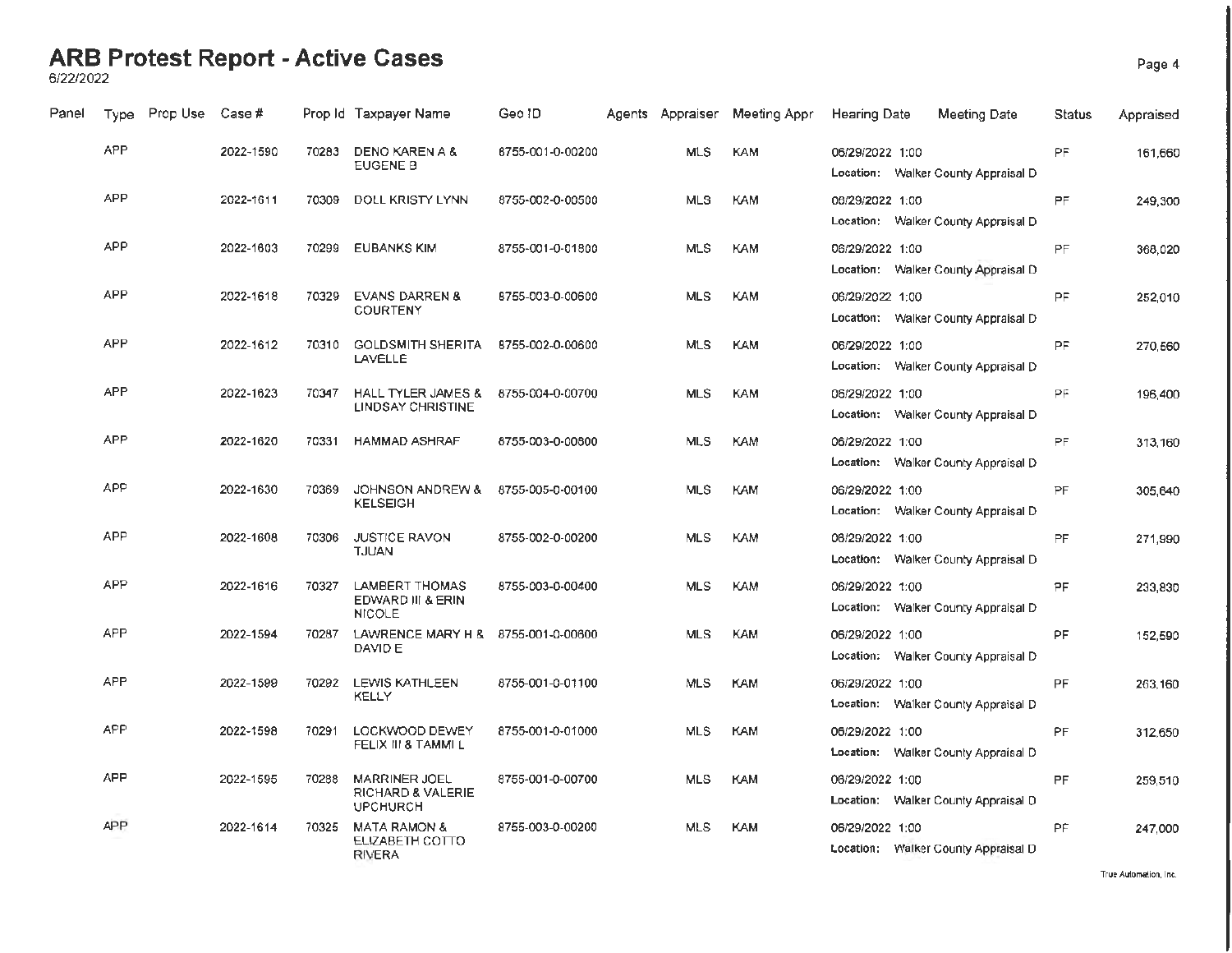## **ARB Protest Report - Active Cases** Page 5 6/22/2022

| Panel | Type       | Prop Use | Case #    |       | Prop Id Taxpayer Name                                                   | Geo ID           |            | Agents Appraiser Meeting Appri | <b>Hearing Date</b> | Meeting Date                        | Status    | Appraised |
|-------|------------|----------|-----------|-------|-------------------------------------------------------------------------|------------------|------------|--------------------------------|---------------------|-------------------------------------|-----------|-----------|
|       | <b>APP</b> |          | 2022-1597 | 70290 | MILLER RACHEL ANN<br>& DAVID KURT                                       | 8755-001-0-00900 | <b>MLS</b> | KAM                            | 06/29/2022 1:00     | Location: Walker County Appraisal D | PF        | 274,850   |
|       | <b>APP</b> |          | 2022-1601 | 70296 | MONTGOMERY JERRY 8755-001-0-01500<br>W & DONNA L                        |                  | <b>MLS</b> | KAM                            | 06/29/2022 1:00     | Location: Walker County Appraisal D | PF        | 352.600   |
|       | <b>APP</b> |          | 2022-1600 | 70295 | NICHOLS MATTHEW<br>LAWRENCE &<br><b>BRITTANY</b>                        | 8755-001-0-01400 | <b>MLS</b> | <b>KAM</b>                     | 06/29/2022 1:00     | Location: Walker County Appraisal D | PF        | 440,250   |
|       | APP        |          | 2022-1631 | 70370 | NOWICKI JOHN HENRI<br><b>&amp; KIMBERLY LYN</b><br><b>BALDWIN</b>       | 8755-005-0-00200 | <b>MLS</b> | <b>KAM</b>                     | 06/29/2022 1:00     | Location: Walker County Appraisal D | PF        | 263,680   |
|       | APP        |          | 2022-1591 | 70284 | QUMSIEH EIADD &<br><b>KRYSTAL D</b>                                     | 8755-001-0-00300 | <b>MLS</b> | <b>KAM</b>                     | 06/29/2022 1:00     | Location: Walker County Appraisal D | PF        | 189,640   |
|       | APP        |          | 2022-1606 | 70304 | ROBERTS STEVEN D & 8755-001-0-02300<br><b>ARLENE MARY</b>               |                  | <b>MLS</b> | <b>KAM</b>                     | 06/29/2022 1:00     | Location: Walker County Appraisal D | PF        | 253,500   |
|       | <b>APP</b> |          | 2022-1593 | 70286 | <b>RUMSEY JOHNNY</b><br>WAYNE & GAIL LYNN                               | 8755-001-0-00500 | <b>MLS</b> | <b>KAM</b>                     | 06/29/2022 1:00     | Location: Walker County Appraisal D | PF        | 129,040   |
|       | <b>APP</b> |          | 2022-1610 | 70308 | SNELLGROVE<br><b>BRANNOCK TYLER &amp;</b><br><b>NICHOLE RAE</b>         | 8755-002-0-00400 | <b>MLS</b> | <b>KAM</b>                     | 06/29/2022 1:00     | Location: Walker County Appraisal D | PF        | 256,140   |
|       | <b>APP</b> |          | 2022-1604 | 70301 | <b>STRANIMIER</b><br><b>HEATHER MARIE &amp;</b><br><b>FRANK MICHAEL</b> | 8755-001-0-02000 | <b>MLS</b> | KAM                            | 06/29/2022 1:00     | Location: Walker County Appraisal D | PF        | 349,660   |
|       | <b>APP</b> |          | 2022-1605 | 70302 | STRIGHT SCOTT A &<br><b>MA EDITHA MANLAPAZ</b>                          | 8755-001-0-02100 | <b>MLS</b> | <b>KAM</b>                     | 06/29/2022 1:00     | Location: Walker County Appraisal D | <b>PF</b> | 358.010   |
|       | <b>APP</b> |          | 2022-1596 | 70289 | THE MCBETH FAMILY<br>TRUST DATED MARCH<br>29, 2017                      | 8755-001-0-00800 | <b>MLS</b> | <b>KAM</b>                     | 06/29/2022 1:00     | Location: Walker County Appraisal D | PF        | 337,800   |
|       | <b>APP</b> |          | 2022-1592 | 70285 | TUBBS HUGH E &<br><b>LANNIE</b>                                         | 8755-001-0-00400 | <b>MLS</b> | <b>KAM</b>                     | 06/29/2022 1:00     | Location: Walker County Appraisal D | PF        | 135,440   |
|       | <b>APP</b> |          | 2022-1632 | 70371 | TUPPER NICHOLAS &<br><b>ASHLEY</b>                                      | 8755-005-0-00300 | <b>MLS</b> | <b>KAM</b>                     | 06/29/2022 1:00     | Location: Walker County Appraisal D | PF        | 266,790   |
|       | <b>APP</b> |          | 2022-1602 | 70298 | VARGAS ROGELIO III & 8755-001-0-01700<br>SANDRA LYNN                    |                  | <b>MLS</b> | <b>KAM</b>                     | 06/29/2022 1:00     | Location: Walker County Appraisal D | PF        | 358,810   |
|       | <b>APP</b> |          | 2022-2019 | 69104 | ALVARADO JAIME &<br>LILA CRUSOTT                                        | 8162-004-0-04600 | CRE        | JU.                            | 06/29/2022 2:00     | Location: Walker County Appraisal D | PF        | 242,140   |

**True Automation. Inc.**